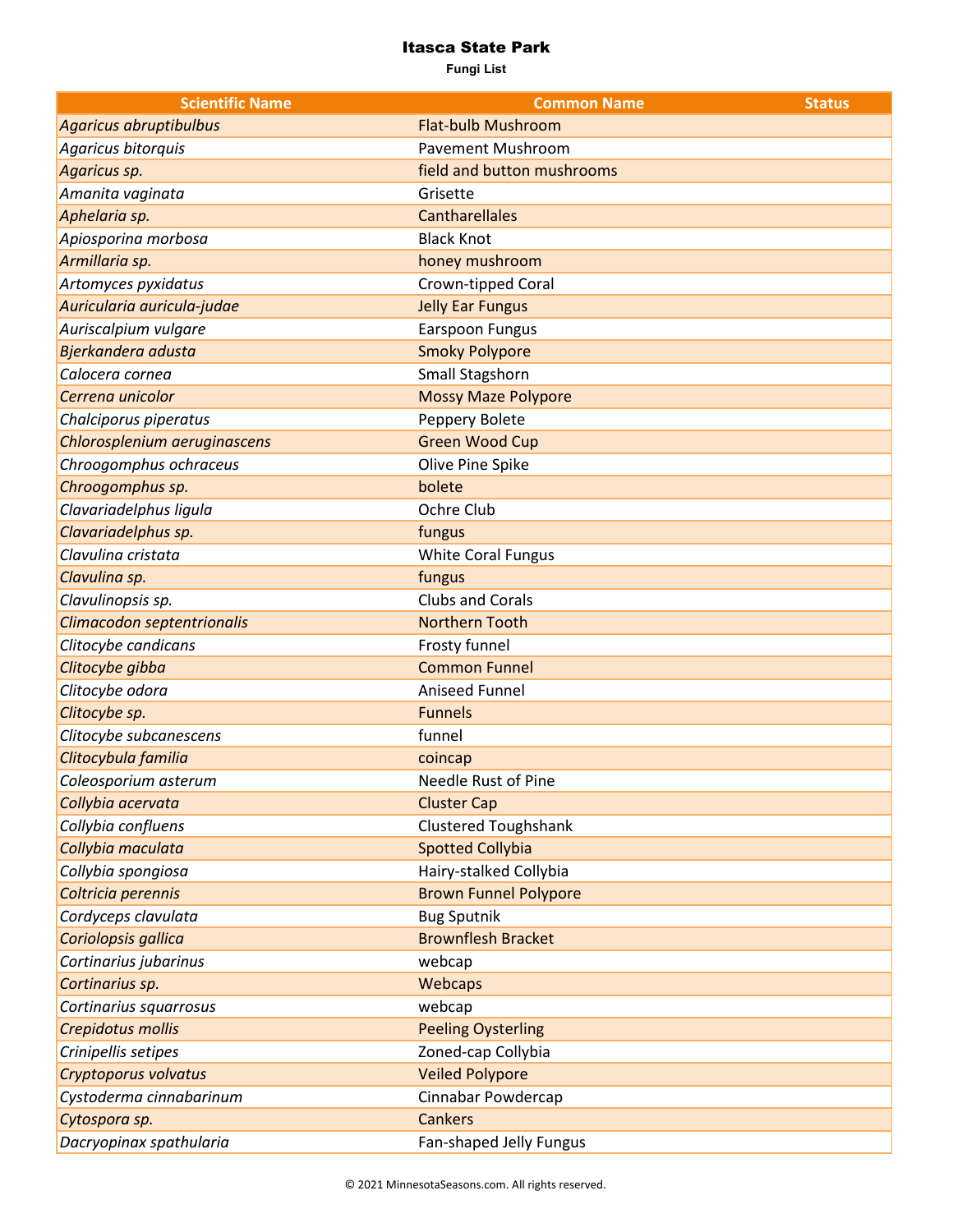| <b>Scientific Name</b>        | <b>Common Name</b>               | <b>Status</b> |
|-------------------------------|----------------------------------|---------------|
| Daedalea confragosa           | <b>Thin-Walled Maze Polypore</b> |               |
| Daedalea unicolor             | Mossy Maze Polypore              |               |
| Daldinia concentrica          | <b>King Alfred's Cakes</b>       |               |
| Datronia scutellata           | bracket fungus                   |               |
| Eutypella parasitica          | <b>Eutypella Canker</b>          |               |
| Exidia glandulosa             | <b>Black Witches' Butter</b>     |               |
| <b>Favolus canadensis</b>     | <b>Hexagonal-pored Polypore</b>  |               |
| Flammulina velutipes          | <b>Velvet Foot</b>               |               |
| <b>Fomes conchatus</b>        | fungus                           |               |
| Fomes connatus                | Poplar Bracket                   |               |
| Fomes everhartii              | <b>Canker Rot</b>                |               |
| Fomes fomentarius             | <b>True Tinder Polypore</b>      |               |
| <b>Fomes fraxinophilus</b>    | <b>Ash Heart Rot</b>             |               |
| Fomes igniarius               | <b>False Tinder Fungus</b>       |               |
| Fomes pinicola                | <b>Red-banded Polypore</b>       |               |
| <b>Fomes roseus</b>           | Rose Bracket                     |               |
| Fomitopsis cajanderi          | <b>Rosy Conk</b>                 |               |
| Fomitopsis pinicola           | Red-banded Polypore              |               |
| Galerina autumnalis           | <b>Deadly Galerina</b>           |               |
| Ganoderma applanatum          | Artist's Conk                    |               |
| Geastrum quadrifidum          | <b>Four-rayed Earthstar</b>      |               |
| Gloeophyllum sepiarium        | <b>Conifer Mazegill</b>          |               |
| Gloeophyllum sp.              | fungi                            |               |
| Gomphidius glutinosus         | Slimy Spike                      |               |
| <b>Gomphidius maculatus</b>   | <b>Larch Spike</b>               |               |
| Gomphidius nigricans          | spike                            |               |
| <b>Gomphus floccosus</b>      | <b>Scaly Chanterelle</b>         |               |
| Grandinia sp.                 | fungus                           |               |
| Gyromitra infula              | <b>Hooded False Morel</b>        |               |
| Hapalopilus rutilans          | Cinnamon Bracket                 |               |
| Hericium sp.                  | tooth fungi                      |               |
| Hohenbuehelia angustata       | fungus                           |               |
| Hohenbuehelia atrocaerulea    | <b>Woolly Oyster</b>             |               |
| Hydnellum scrobiculatum       | <b>Ridged Tooth</b>              |               |
| Hydnum repandum               | <b>Wood Hedgehog</b>             |               |
| Hydnum sp.                    | <b>Hedgehog Mushrooms</b>        |               |
| Hygrocybe psittacina          | <b>Parrot Mushroom</b>           |               |
| Hygrophoropsis aurantiaca     | <b>False Chanterelle</b>         |               |
| <b>Hygrophorus agathosmus</b> | <b>Almond Woodwax</b>            |               |
| Hygrophorus discoideus        | Clay Waxycap                     |               |
| <b>Hygrophorus pudorinus</b>  | Rosy Woodwax                     |               |
| Hygrophorus sp.               | waxy cap                         |               |
| Hymenochaetaceae              | fungus                           |               |
| Hymenochaete sp.              | fungi                            |               |
| Hymenochaete tabacina         | <b>Willow Glue</b>               |               |
| Hypochnicium vellereum        | fungus                           |               |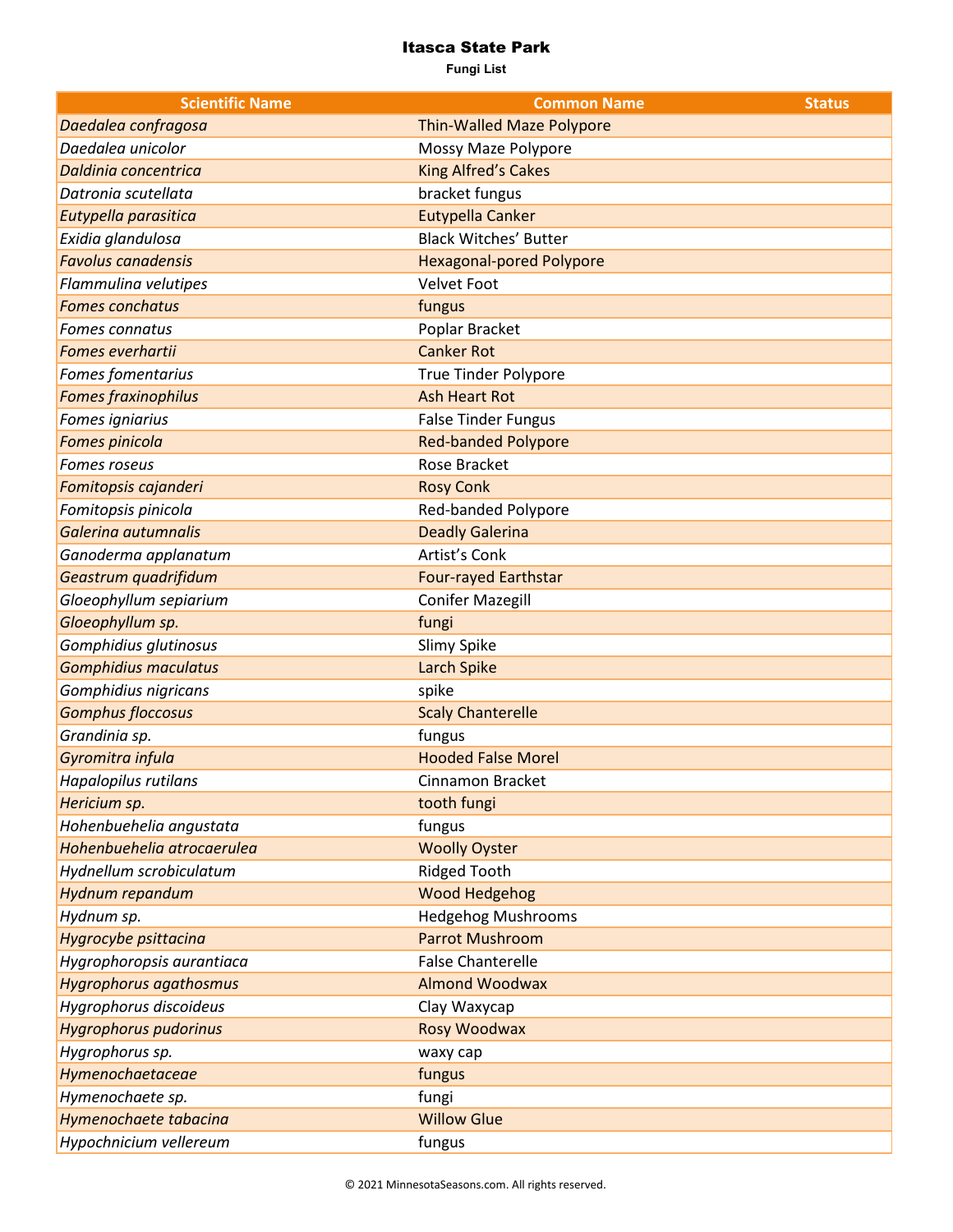| <b>Scientific Name</b>     | <b>Common Name</b>             | <b>Status</b> |
|----------------------------|--------------------------------|---------------|
| Hypomyces microspermus     | <b>Mushroom Pimples Fungus</b> |               |
| Hypomyces purpureus        | fungus                         |               |
| Inocybe sp.                | <b>Fiber Cap</b>               |               |
| Inonotus dryophilus        | fungus                         |               |
| <b>Inonotus radiatus</b>   | <b>Alder Bracket</b>           |               |
| Inonotus rheades           | fungus                         |               |
| <b>Inonotus tomentosus</b> | <b>Woolly Velvet Polypore</b>  |               |
| <b>Irpex lacteus</b>       | Milk-white Toothed Polypore    |               |
| Lactarius aquizonatus      | <b>Water-margined Milk Cap</b> |               |
| Lactarius deliciosus       | Saffron Milk Cap               |               |
| Lactarius indigo           | Indigo Milk Cap                |               |
| Lactarius pubescens        | Downy Milk Cap                 |               |
| Lactarius tabidus          | <b>Birch Milkcap</b>           |               |
| Laxitextum bicolor         | <b>Two-tone Parchment</b>      |               |
| Leccinum snellii           | <b>Snell's Bolete</b>          |               |
| Lentaria sp.               | fungus                         |               |
| Lentinellus cochleatus     | <b>Aniseed Cockleshell</b>     |               |
| Lentinus lepideus          | Trainwrecker                   |               |
| Lentinus sp.               | <b>Woodcaps and Sawgills</b>   |               |
| Lenzites betulina          | <b>Gilled Polypore</b>         |               |
| Lenzites sepiaria          | <b>Conifer Mazegill</b>        |               |
| Leotia lubrica             | Jelly Babies                   |               |
| Lepiota clypeolaria        | <b>Shield Dapperling</b>       |               |
| Lepista flaccida           | Tawny Funnel Cap               |               |
| Leucopaxillus laterarius   | <b>Fairly False Funnelcap</b>  |               |
| Lycoperdon gemmatum        | <b>Common Puffball</b>         |               |
| Lycoperdon sp.             | puffball                       |               |
| Lyophyllum konradianum     | domecap                        |               |
| Macrophoma tumefaciens     | <b>Corky Bark Disease</b>      |               |
| Marasmius androsaceus      | <b>Horsehair Fungus</b>        |               |
| Marasmius epiphyllus       | <b>Leaf Parachute</b>          |               |
| Marasmius pallidocephalus  | Conifer Pinwheel               |               |
| Melastiza chateri          | <b>Red Saucer</b>              |               |
| Mollisia sp.               | fungus                         |               |
| Mycena lilacifolia         | fungus                         |               |
| Mycenaceae                 | fungus                         |               |
| Naematoloma sublateritium  | <b>Bricktop</b>                |               |
| Omphalina umbratilis       | <b>Bog Shadow</b>              |               |
| <b>Panellus stipticus</b>  | <b>Luminescent Panellus</b>    |               |
| Panus conchatus            | Lilac Oysterling               |               |
| <b>Panus rudis</b>         | <b>Hairy Oyster Mushroom</b>   |               |
| Paxillus atrotomentosus    | Velvet-footed Pax              |               |
| <b>Paxillus corrugatus</b> | bolete                         |               |
| Peniophora cinerea         | fungus                         |               |
| Perenniporia subacida      | <b>White Stringy Butt Rot</b>  |               |
| Peziza fuscobadia          | fungus                         |               |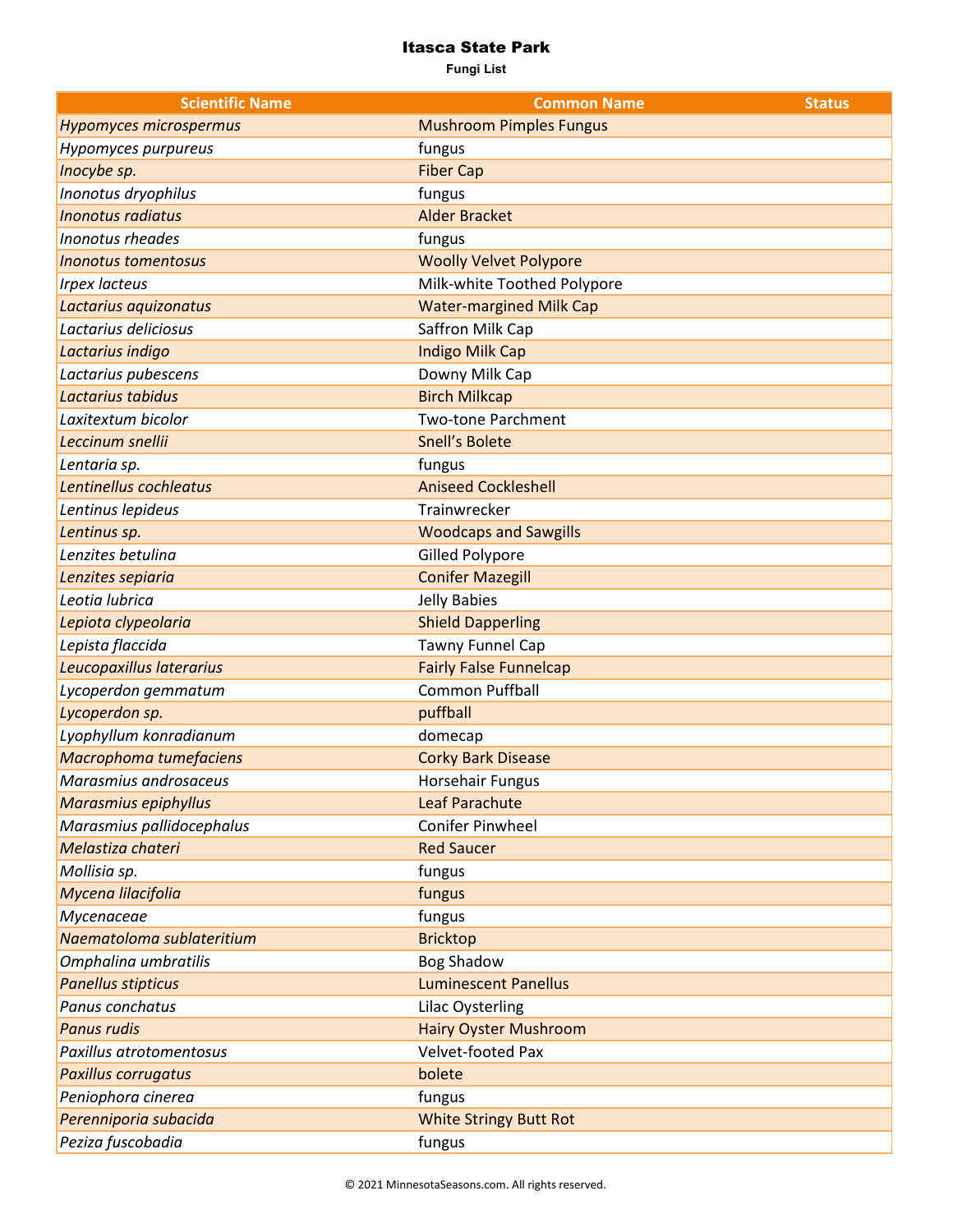| <b>Scientific Name</b>           | <b>Common Name</b>                   | <b>Status</b> |
|----------------------------------|--------------------------------------|---------------|
| Phaeolus schweinitzii            | Dyer's Polypore                      |               |
| Phallaceae                       | Stinkhorns                           |               |
| <b>Phellinus conchatus</b>       | fungus                               |               |
| Phellinus ferruginosus           | <b>Rusty Porecrust</b>               |               |
| <b>Phellinus gilvus</b>          | <b>Mustard Yellow Polypore</b>       |               |
| Phellodon niger var. niger       | <b>Black Tooth</b>                   |               |
| Phlebia tremellosus              | <b>Trembling Phlebia</b>             |               |
| Pholiota sp.                     | Scalycap                             |               |
| Piptoporus betulinus             | <b>Birch Polypore</b>                |               |
| Pleurocolla compressa            | fungus                               |               |
| Plicaturopsis crispa             | <b>Crimped Gill</b>                  |               |
| Pluteus sp.                      | deer mushroom                        |               |
| Polyporus badius                 | <b>Bay Polypore</b>                  |               |
| Polyporus brumalis               | Winter Polypore                      |               |
| Polyporus dichrous               | <b>Bicoloured Bracket</b>            |               |
| Polyporus elegans                | <b>Blackfoot Polypore</b>            |               |
| Polyporus guttulatus             | bracket polypore                     |               |
| Polyporus melanopus              | bracket fungus                       |               |
| Polyporus picipes                | bracket fungus                       |               |
| Polyporus sp.                    | bracket fungi                        |               |
| Psathyrella sp.                  | brittlestem                          |               |
| Pycnoporellus fulgens            | bracket polypore                     |               |
| Ramaria abietina                 | <b>Green-staining Coral Mushroom</b> |               |
| Ramaria apiculata var. apiculata | Green-tipped Coral                   |               |
| Ramaria apiculata var. brunnea   | <b>Green-tipped Coral</b>            |               |
| Ramaria crispula                 | coral fungus                         |               |
| Ramaria gracilis                 | coral fungus                         |               |
| Ramaria invalii                  | coral fungus                         |               |
| Ramaria sp.                      | coral fungus                         |               |
| Ramaria stricta                  | <b>Strict-branched Coral Fungus</b>  |               |
| Rhizopogon rubescens             | <b>Blushing False Truffle</b>        |               |
| Rhodotus palmatus                | <b>Wrinkled Peach</b>                |               |
| Ripartites tricholoma            | <b>Bearded Seamine</b>               |               |
| Russula brevipes var. brevipes   | Short-stemmed Russula                |               |
| Russula exalbicans               | <b>Bleached Brittlegill</b>          |               |
| Scutellinia scutellata           | Eyelash Cup                          |               |
| Scutellinia sp.                  | eyelash cup                          |               |
| Sebacina incrustans              | <b>Enveloping Crust</b>              |               |
| Simocybe centunculus             | <b>Dingy Twiglet</b>                 |               |
| Spathularia flavida              | <b>Yellow Fan</b>                    |               |
| Steccherinum ochraceum           | <b>Ochre Spreading Tooth</b>         |               |
| <b>Stereum hirsutum</b>          | Hairy Curtain Crust                  |               |
| Stereum sp.                      | fungi (Stereum sp.)                  |               |
| Stropharia aeruginosa            | Verdigris Agaric                     |               |
| <b>Suillus acidus</b>            | <b>Sour Cap Suillus</b>              |               |
| Suillus aeruginascens            | <b>Sticky Bolete</b>                 |               |